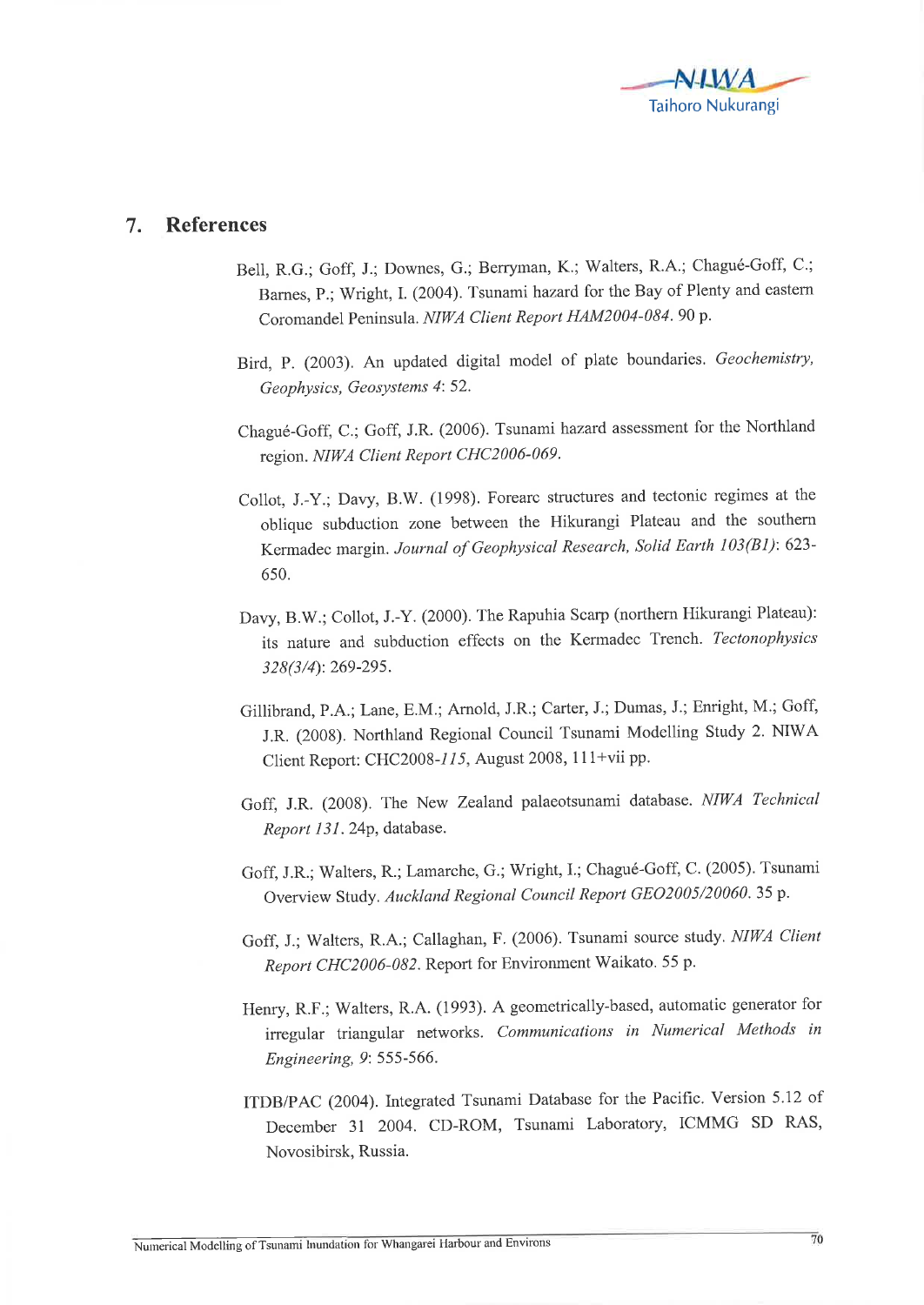

- IPCC. 2007. Climate Change 2007: Synthesis Report. Contribution of Working Groups I, II and III to the Fourth Assessment Report of the Intergovernmental Panel on Climate Change. [Core Writing Team, Pachauri, R.K and Reisinger, A. (eds.)1. IPCC, Geneva, Switzerland, 104 pp.
- Lane, E.M.; Walters, R.A.; Arnold,J. (2007). Northland Regional council Tsunami Modelling Study 1. NIWA Client Report CHC2007-109. 86 p.
- Nichol, S.; Goff J.R.; Regnauld, H. (2004). Sedimentary evidence for a regional tsunami on the NE coast of New Zealand. Geomorphologie: Relief, Processus et Environnement 1: 35-44.
- Nichol, s.L.; Lian, o.B.; carter, c.H. (2003). sheet-gravel evidence for a late Holocene tsunami run-up on beach dunes, Great Barrier Island, New Zealand. Sedimentary Geology 155: 129-145.
- Okada, Y. (1935). Surface deformation due to shear and tensile faults in a halfspace, Bulletin of the Seismological Society of America 75: 1135-1154.
- Pacheco, J.F.; Sykes, L.R.; Scholz, C.H. (1993). Nature of seismic coupling along simple plate boundaries of the subduction type. Journal of Geophysical Research 98: 14133-14139.
- pearce, S. (2006) Sedimentary record of palaeotsunami from two backbarrier wetlands, east coast Northland. Unpublished MSc thesis, University of Auckland, SGES. 115 P.
- Reyners, M. (1998). Plate coupling and the hazard of large subduction thrust earthquakes at the Hikurangi subduction zone, New Zealand, New Zealand Journal of Geology and Geophysics 41: 343-354.
- Sadek, E.A. (1980). A scheme for the automatic generation of triangular finite elements. International Journal of. Numerical Methods in Engineering 15: r8l3-1822.
- Staniforth, A.; côté, J. (1991). Semi-Lagrangian integration schemes for atmospheric models - a review. Monthly Weather Review 119: 2206-2223.
- Walters, R.A. (2005). A semi-implicit finite element model for non-hydrostatic (dispersive) surface waves. International Journal for Numerical Methods in Fluid. 49: 721-737.